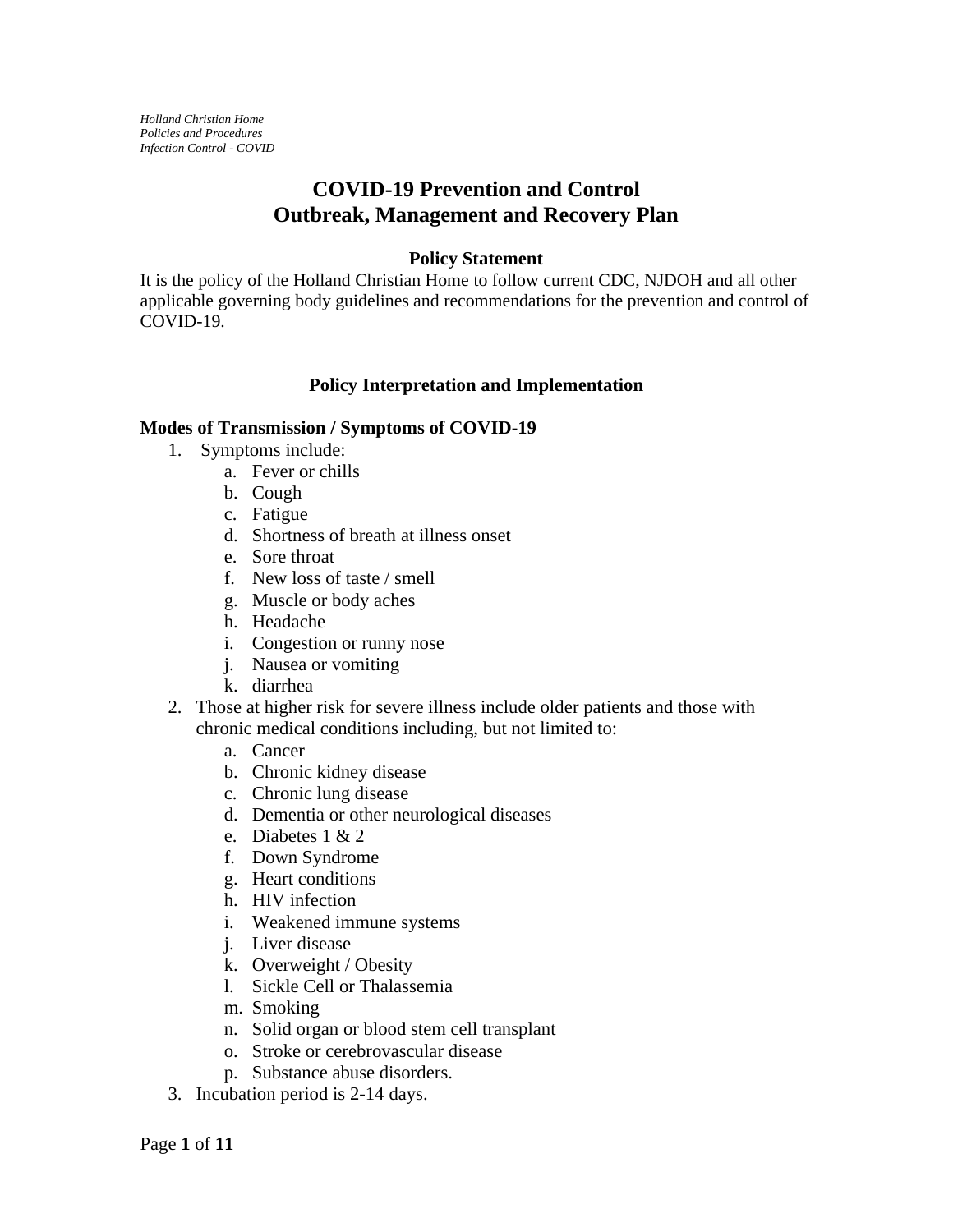- 4. Evidence suggests that the virus spreads mainly between people who are in close contact with each other, typically within 1 meter (short-range). A person can be infected when aerosols or droplets containing the virus are inhaled or come directly into contact with the eyes, nose, or mouth (e.g., when an infected person coughs or sneezed near a susceptible person).
- 5. Transmission via large-particle droplets requires close contact between source and recipient persons because droplets generally travel only short distances (approximately six (6) feet or less) through the air.
- 6. Indirect contact transmission via hand transfer of COVID-19 virus from viruscontaminated surfaces or objects to objects to mucosal surfaces of the face (e.g., nose, mouth) may also occur.
- 7. Airborne transmission via small particle aerosols in the vicinity of the infectious individual may also occur. However, the relative contribution of the different modes of COVID-19 transmission is unclear.
- 8. Airborne transmission over longer distances, such as from one resident room to another, has not been documented.

# **Surveillance**

- 1. The Infection Preventionist conducts active (daily) surveillance for new respiratory illness and reports activity in the facility.
- 2. The Infection Preventionist maintains communication and collaborates with local, state, and federal health authorities.

# **Outbreak Precautions**

- 1. Standard, contact, droplet and airborne precautions are implemented during care of residents suspected of coronavirus, in addition to standard precautions used with all residents regardless of symptoms.
- 2. All staff and residents are required to wear face covering at all times within the Home. Direct healthcare providers are to wear a N95 respirator while caring for a resident with active or presumed COVID-19.
- 3. Precautions are continued for (10) days after illness onset or until 24 hours after the resolution of fever and respiratory symptoms, whichever is longer. Precautions may be continued for longer periods based on clinical judgment. For people who are asymptomatic isolation and precautions can be discontinued 10 das after the first positive viral test
- 4. For any patients that present with a fever and lower respiratory illness (fever, cough, sore throat, shortness of breath) and without alternative explanatory diagnosis (e.g., influenza), a surgical mask will be placed on patient and patient will be moved to a private room as soon as possible with the room door closed.
- 5. The Home's Infection Preventionist will be notified promptly and the Department of Health (DOH), in consultation with clinicians will determine whether a patient is a Person Under Investigation (PUI) for COVID-19 and will need testing. The Administrator will be notified as soon as possible and will communicate with other team members to provide support to the facility.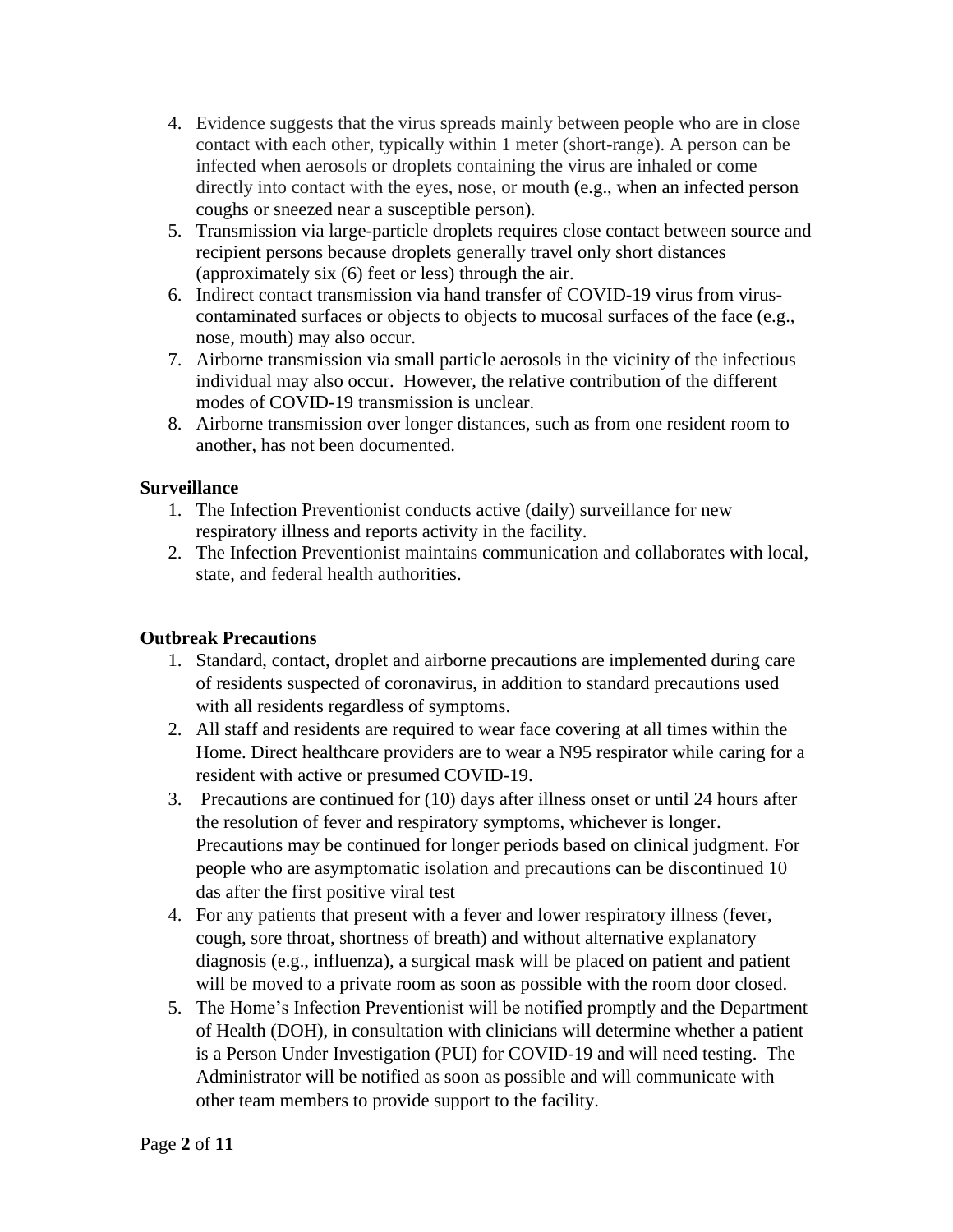- 6. Local/state health departments must be contacted immediately to notify them of patients with fever and lower respiratory illness who traveled internationally within 14 days of symptom onset or any person, including healthcare workers, who have had close contact with a laboratory-confirmed COVID-19 patient within 14 days of symptom onset.
- 7. Local and state public health staff will determine if the patient meets the criteria for a person under investigation (PUI) for COVID-19. The state and local health department will assist clinicians to collect, store, and ship specimens appropriately, including during afterhours or on weekends/holidays.
- 8. Facilities without an airborne infection isolation room (AIRR) are not required to transfer the patient assuming:
	- a. Patient does not require a higher level of care; and
	- b. Facility adheres to Standard, Contact, and Airborne Precautions.
- 9. Facemask is to be worn by resident in room with door closed when on isolation. Only essential personnel should enter the room.
- 10. Patients with symptoms of suspected COVID-19 or other respiratory infection (e.g., fever, cough) will be rapidly triaged and isolated:
	- a. Patients at risk for having COVID-19 infection before or immediately upon arrival to the healthcare facility will be identified.
	- b. Triage procedures will be implemented to detect persons under investigation (PUI) for COVID-19 during or before patient triage or admission and will ensure that all patients are asked about the presence of symptoms of a respiratory infection and history of international travel, or contact with possible COVID-19 patients.
	- c. Respiratory hygiene and cough etiquette (i.e., placing a facemask over the patient's nose and mouth if that has not already been done) will be implemented and patient will be placed in isolation.
- 11. Supplies will be provided for respiratory hygiene and cough etiquette, including 60%-90% alcohol-based hand sanitizer (ABHS), tissues, no touch receptables for disposal, and face masks at facility entrances, waiting rooms, resident check-ins, etc.
- 12. Patients who require hospitalization should be transferred as soon as is feasible to a facility where an AIIR is available. If the patient does not require hospitalization the patient should not be placed in any room where room exhaust is recirculated within the building without HEPA filtration. Cohort residents when possible.
- 13. Staffing policies will be implemented to minimize the number of staff who enter the room. A log will be kept of all persons who care for **OR** enter the rooms or care area of these patients.
- 14. Staff entering the room soon after a patient vacates the room should use respiratory protection.
- 15. Dedicated or disposable noncritical patient-care equipment (e.g., blood pressure cuffs) will be used. If equipment will be used for more than one patient, such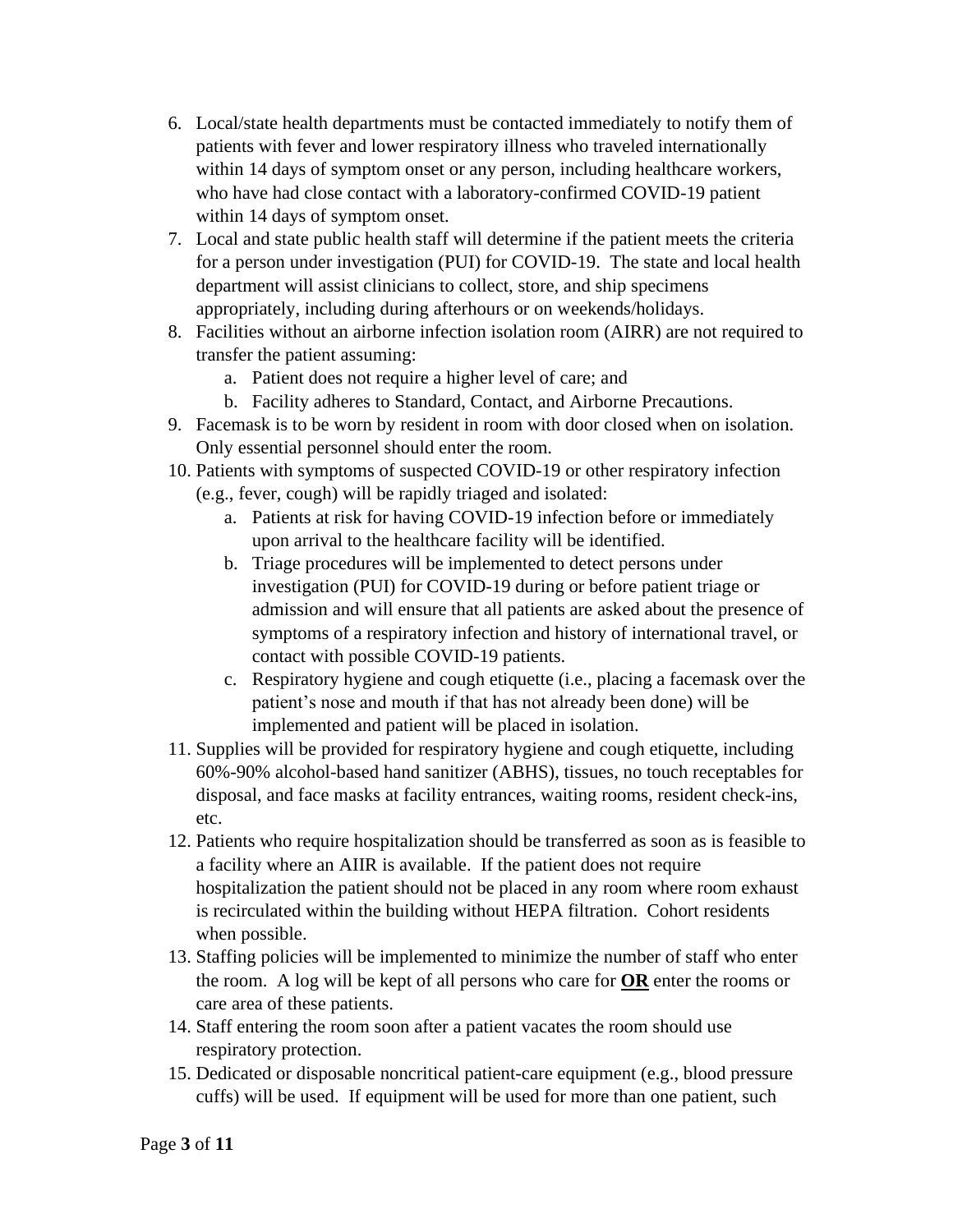equipment will be cleaned and disinfected before use on another patient according to manufacturer's instructions.

- 16. Staff should perform hand hygiene using ABHS before and after all patient contact, contact with potentially infectious material, and before putting on and upon removal of PPE, including gloves. Hand hygiene also can be performed by washing with soap and water for at least 20 seconds. If hands are visibly soiled, soap and water must be used before returning to ABHS. The facility will ensure that hand hygiene supplies are readily available in every care location.
- 17. Staff who develop respiratory symptoms are to apply facemasks and report to the Infection Preventionist. Ill staff may not return to work until they have been afebrile longer than 24 hours (without antipyretic treatment) and respiratory symptoms have improved.

# **Notification**

- 1. The Infection Preventionist will notify the state and local health department immediately if a resident, visitor, or employee is suspected or confirmed for COVID-19 and is a "Person Under Investigation" (PUI) as defined as a person who has had close contact by being within 6 feet of a COVID-19 case for a prolonged period of time or having direct contact with infectious secretions of a COVID-19 case.
- 2. Means of notification of staff / residents / visitors / family members include, but are not limited to, email, social media posts, facility website posts, and signage posted on doors / throughout the facility. For more specific details on notification refer to policy and procedure entitled "24 Hour Notification Process".
- 3. Required data, including but not limited to current outbreak status, resident census, current capacity, PPE supplies, COVID testing, etc, is reported to appropriate local, state, and federal agencies in accordance with current regulations.

### **Visitor Access**

Visitation must be allowed for all residents of nursing homes at all times per NJ Department of Health (NJ DOH) Executive Directive No. 21-012 and CMS QSO-20- 39-NH (revised 11/12/21). Residential Health Care Facilities are required to return to pre-pandemic visitation hours.

- 1. Exclusions:
	- a. Visitors who have a positive viral test for COVID-19, symptoms of COVID-19, or currently meet the criteria for quarantine, should not enter the facilities. The Home will screen all who enter for these visitation exclusions.
	- b. Visitors who are unable to adhere to the core principles of COVID-19 infection prevention should not be permitted to visit or should be asked to leave.
- 2. Visits can be conducted through different means, such as in resident rooms, dedicate visitation spaces, and outdoors.
	- a. Outdoor Visits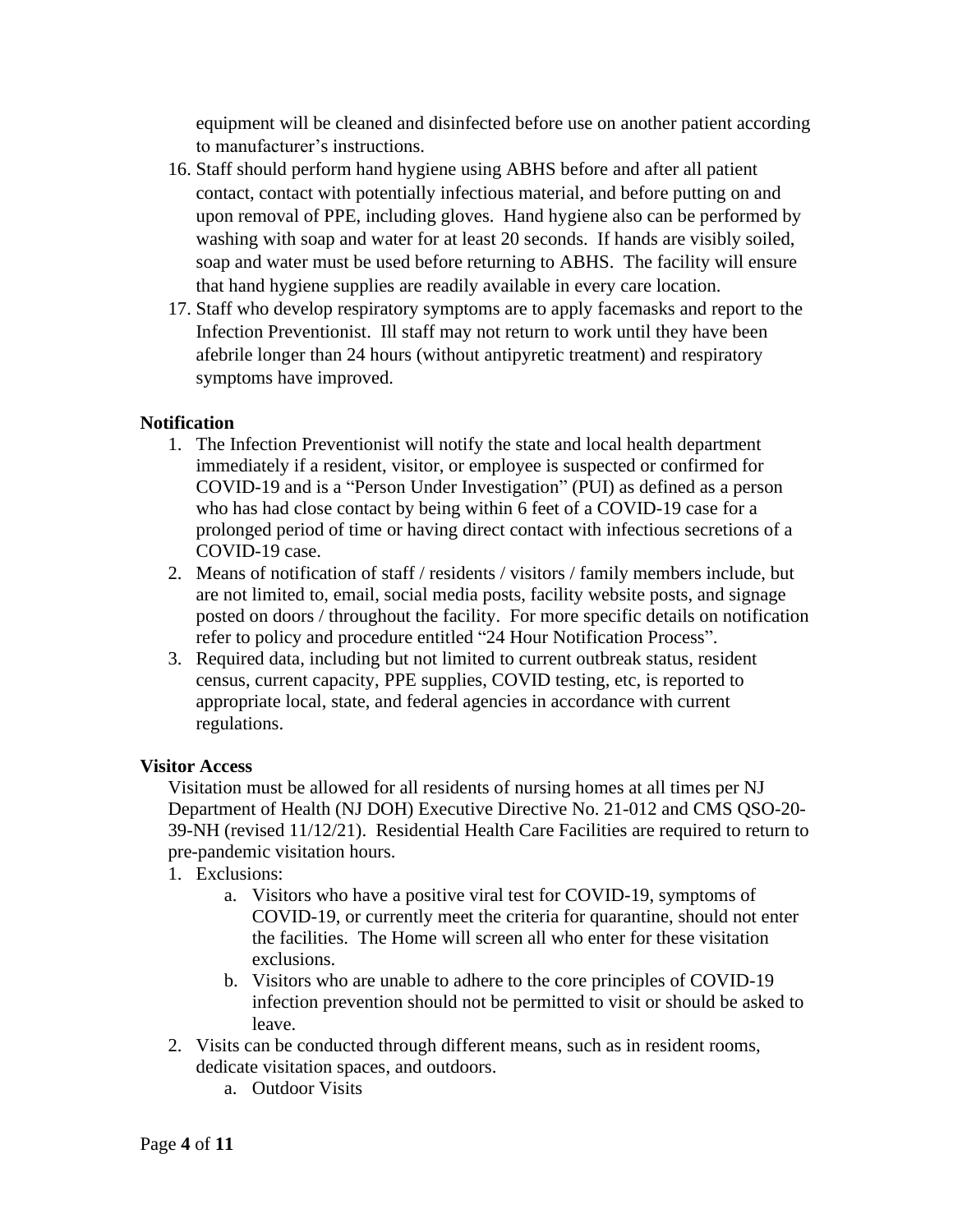- i. Outdoor visitation is preferred when the resident and/or visitor are not fully vaccinated against COVID-19.
- ii. Outdoor visits generally post a lower risk of transmission due to increased space and airflow.
- iii. For outdoor visits, the HCH will create accessible and safe outdoor spaces for visitation, such as in courtyards, patios, or parking lots, including the use of tents if available.
- iv. Weather considerations or an individual resident's health status (medical condition, COVID-19 status, quarantine status) may hinder outdoor visits.
- v. When conducting outdoor visitation, all appropriate infection control and prevention practices should be followed.
- b. Indoor Visitation
	- i. The HCH will allow indoor visitation at all times and for all residents as permitted under the regulations. While previously acceptable, facilities can no longer limit the frequency and length of visits for residents, the number of visitors, or require advance scheduling of visits.
	- ii. Although there is no limit on the number of visitors a resident can have at one time, visits should be conducted in a manner that adheres to the core principles of COVID-19 infection prevention and does not increase risk to other residents.
	- iii. Large gatherings (parties, events) where large numbers of visitors are in the same space at the same time and physical distancing cannot be maintained will be avoided.
	- iv. During indoor visitation, visitors may not walk around the facility, but rather should go directly to the resident's room / designated visitation area. Visitors should physically distance from other residents and staff in the facility.
	- v. If the Passaic County COVID-19 community level of transmission is high, all residents and visitors, regardless of vaccination status, should wear masks and physically distance at all times.
	- vi. In areas of low to moderate transmission, the safest practice is for residents and visitors to wear masks and physically distance, particularly if either of them is at increased risk for severe disease or are unvaccinated.
	- vii. If the resident and all their visitors are fully vaccinated and the resident is not moderately or severely immunocompromised, they may choose not to wear masks and to have physical contact.
	- viii. Unvaccinated residents may also choose to have physical touch based on their preferences and needs, such as with support persons for individuals with disabilities and visitors participating in certain religious practices, including in end-of-life situations. In these situations, unvaccinated residents (or their representatives) and their visitors will be advised of the risks of physical contact prior to the visits.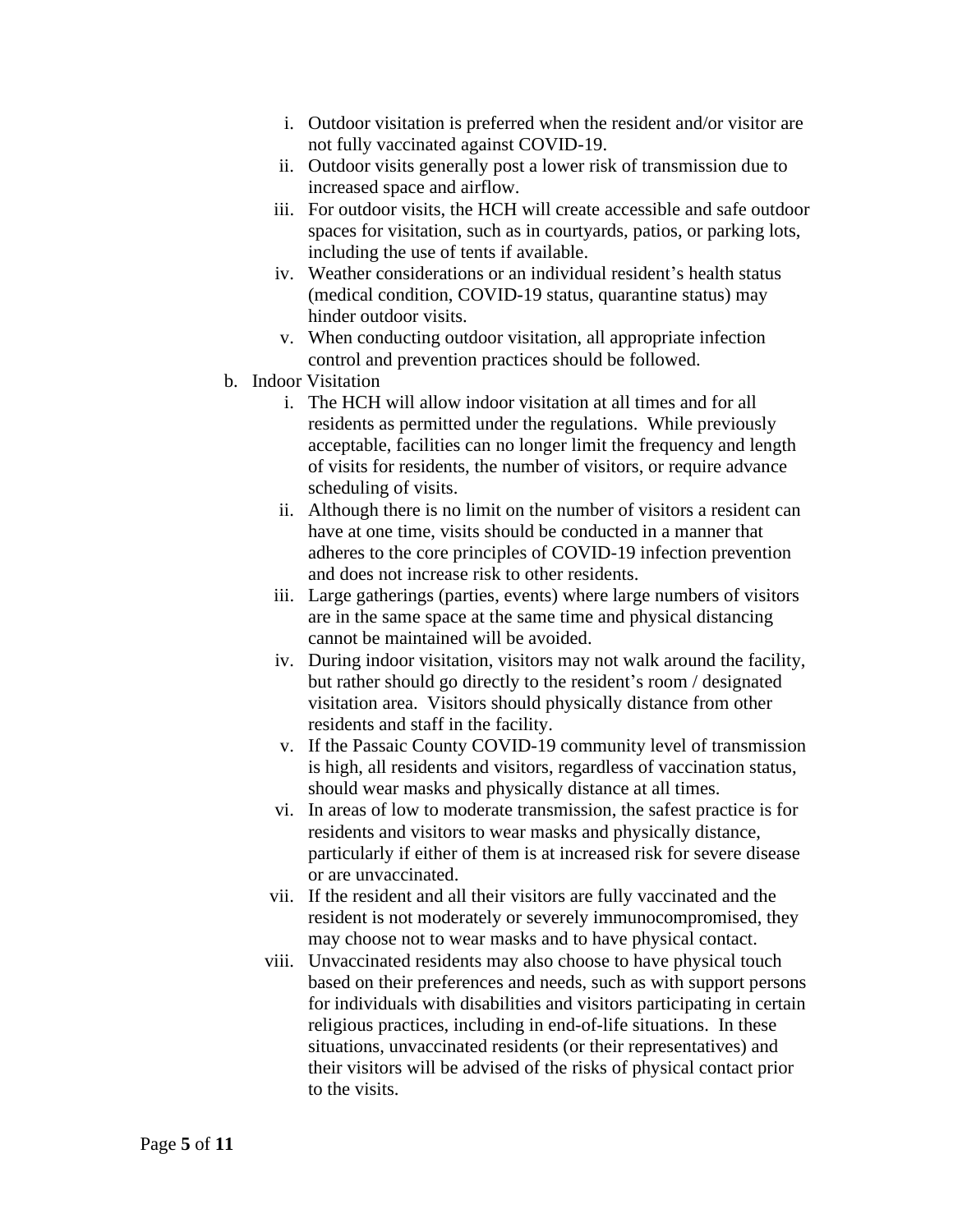- ix. Visitors should wear masks when around other residents or healthcare personnel, regardless of vaccination status.
- x. While not recommended, residents who are on transmission-based precautions (TBP) or quarantine can still receive visitors.
	- 1. In these cases visits should occur in the resident's room and the resident should wear a well-fitting facemask (if tolerated).
	- 2. Before visiting, visitors should be made aware of the potential risk of visiting and precautions necessary in order to visit the resident.
	- 3. Visitors should adhere to the core principles of infection prevention.
	- 4. Facilities are not required to provide PPE for visitors.
- c. Indoor Visitation During Outbreak Investigation
	- i. An outbreak investigation is initiated when a new nursing home onset of COVID-19 occurs among staff or residents. When this happens, the HCH will immediately begin outbreak testing in accordance with CMS and CDC guidelines.
	- ii. While it is safer for visitors not to enter the facility during an outbreak investigation, visitors must still be allowed in the facility.
	- iii. Visitors should be made aware of the potential risk of visiting during an outbreak investigation and adhere to the core principles of infection prevention.
	- iv. If residents or their representatives would like to have a visit during an outbreak investigation, they should wear face covering or masks during visits, regardless of vaccination status and visits should ideally occur in the resident's room.
- d. Visitor Testing and Vaccination
	- i. Visitors are encouraged to be tested on their own before coming to the facility (within 2-3 days).
	- ii. Visitors are strongly encouraged to become vaccinated.
	- iii. Facilities may ask about a visitor's vaccination status, however visitors are not required to be tested or vaccinated (or show proof of such) as a condition of visitation. If the visitor declines to disclose their vaccination status, the visitor must wear a mask at all times.
- e. Compassionate Care Visits
	- i. Compassionate care visits are allowed at all times.
	- ii. Because visitation is now allowed at all times for all residents in accordance with CMS regulations, there are few scenarios when visitation should be limited only to compassionate care visits.
	- iii. In the event a scenario arises that would limit visitation for a resident (e.g., a resident is severely immunocompromised and the number of visitors the resident is exposed to needs to be kept to a minimum), compassionate care visits would still be allowed at all times.
- f. LTC Ombudsman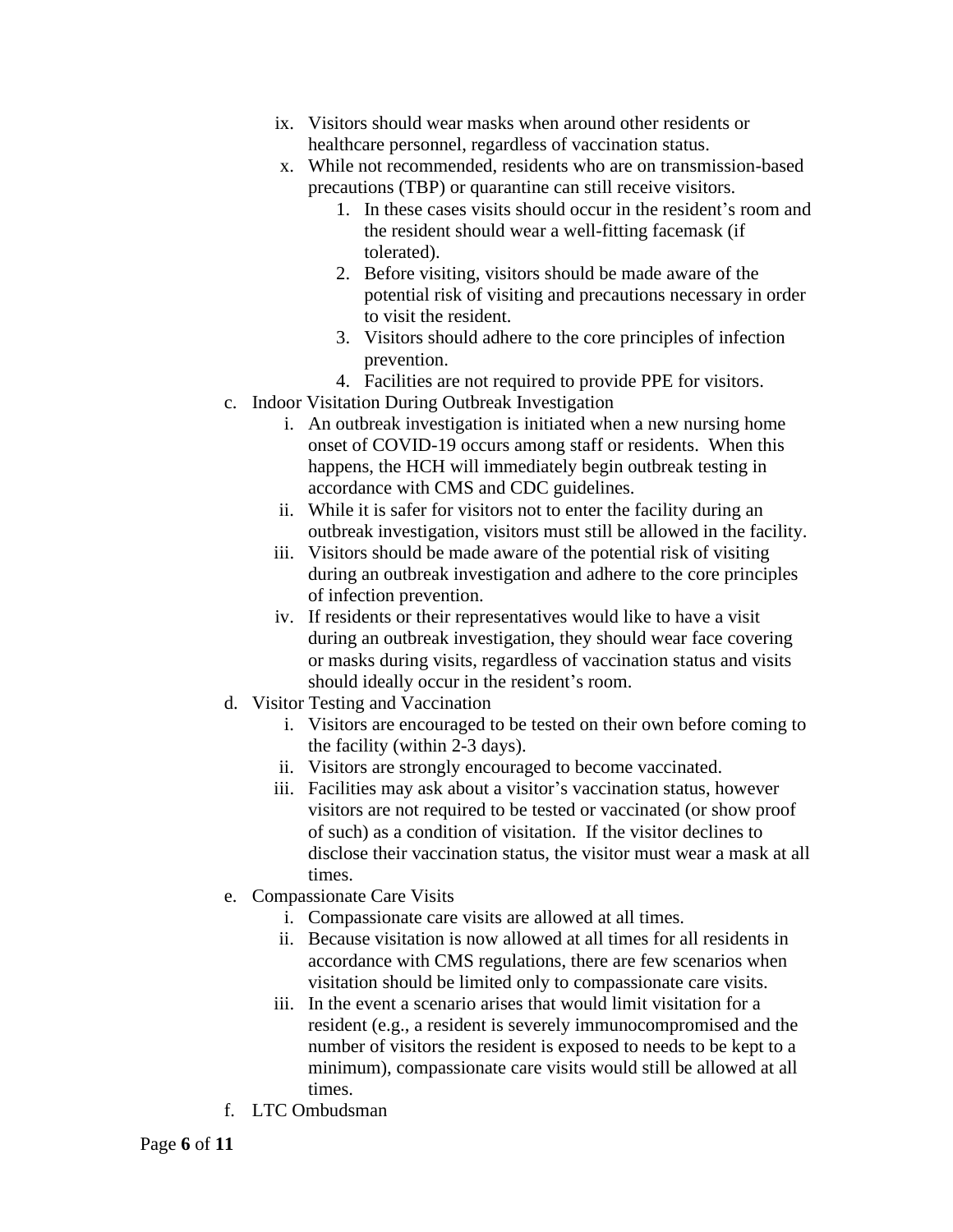- i. Representatives of the Office of the State Long-Term Care Ombudsman will be provided with immediate access to any resident.
- ii. If an ombudsman is planning to visit a resident who is in TBP or quarantine, or an unvaccinated resident where the county level of community transmission is high in the past 7 days, the resident an ombudsman will be made aware of the potential risk of visiting, and the visit should take place in the resident' room.
- g. Screening Requirements
	- i. The HCH will log and screen everyone (except for EMS personnel) entering the facility, as per NJDOH requirements, regardless of their vaccination status.
	- ii. The HCH will advise everyone entering the facility to monitor for signs and symptoms of COVID for at least 14 days after exiting the facility, and if symptoms occur, self-isolate at home, contact their healthcare provider, and immediately notify the HCH of the date they were in the HCH, the individuals with whom they were in contact, and the locations within the facility they visited.
	- iii. The HCH must receive written, informed consent from visitors that they are aware of the possible dangers of exposure to COVID-19 for both the resident and the visitor, and that they will follow the visitation rules set by the HCH. A copy of the consent form must be provided to visitors confirming that they are aware of the risk of exposure to COVID-19 during the visit.
	- iv. Visitors will log in and be screened upon entry through the Main Entrance, into the Administration Lobby.
	- v. Upon screening, the HCH will prohibit entry into the building for those who meet one or more of the following criteria, regardless of vaccination status:
		- 1. Have a current SARS-CoV-2 infection;
		- 2. Have symptoms of COVID-19;
		- 3. Have had close contact with someone with SARSCoV-2 infection in the prior 14 days or have otherwise met criteria for quarantine; or
		- 4. If viral testing (antigen or PCR) is used test positive.

### **Vendors**

- 1. Vendors are held to the same rules / guidelines listed above in the Visitor Access section.
- 2. Deliveries should only be delivered to the Maintenance Garage Door, Kitchen Door, Administration Lobby; facility staff will be responsible for bringing deliveries from the door drop off point to the appropriate department / storage area within the facility.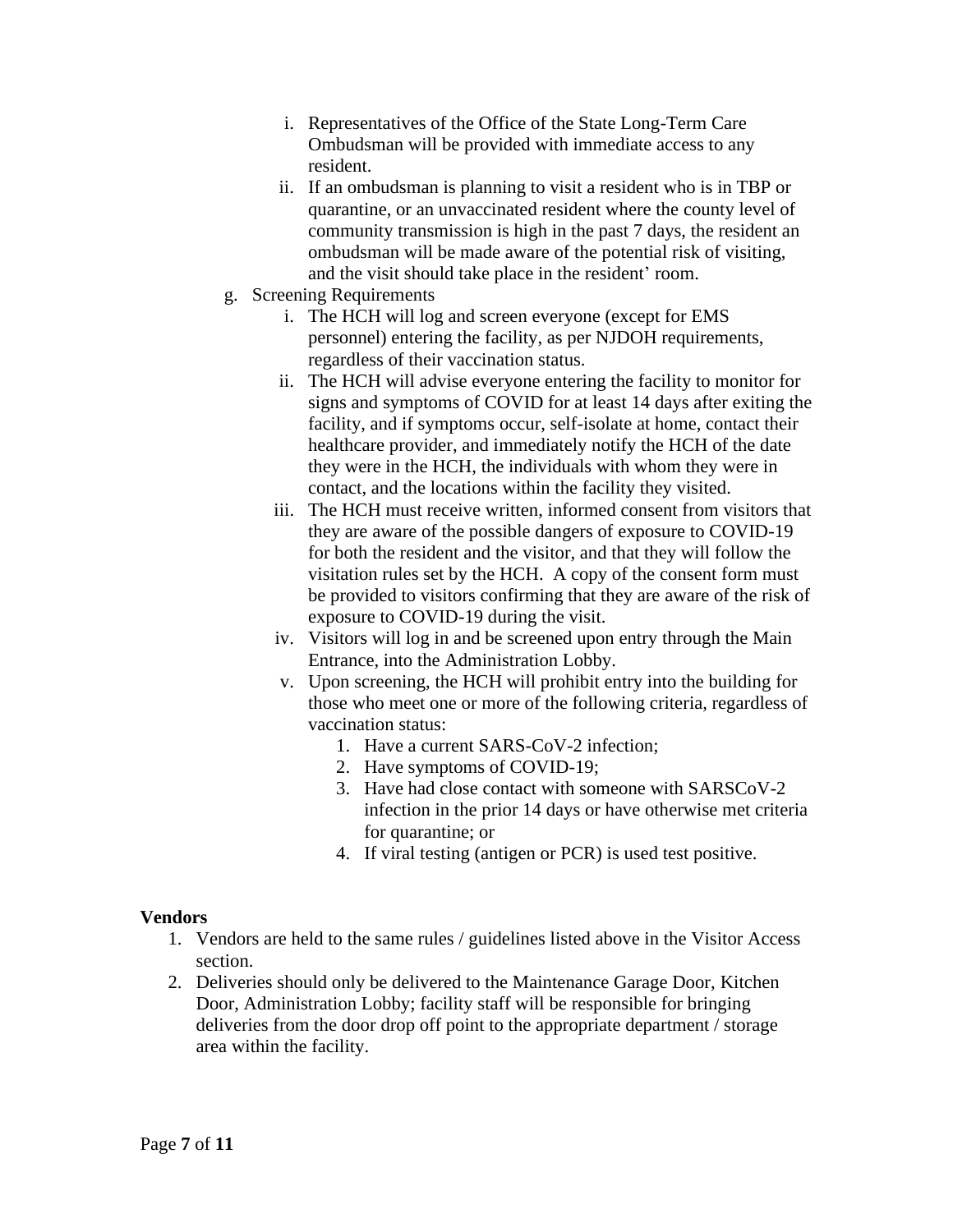## **Volunteers**

- 1. Volunteers should be made aware of the potential risk of visiting during an outbreak investigation.
- 2. The HCH must receive written, informed consent from volunteers that they are aware of the possible dangers of exposure to COVID-, and that they will follow the rules set by the HCH. A copy of the consent form must be provided to visitors confirming that they are aware of the risk of exposure to COVID-19 during the visit.
- 3. If a volunteer chooses to enter the facility during an outbreak investigation, they must wear a mask and follow core infection prevention procedures at all times.
- 4. During an outbreak / outbreak investigation, the Executive Director / Administrator maintains the right to restrict volunteers from the building if deemed clinically necessary.

## **Monitoring of Residents**

- 1. Residents will be monitored for signs of fever and/or respiratory symptoms by taking vital signs daily at a minimum on each shift or per current guidelines depending on recovery phase currently at the Home.
- 2. If a resident shows sign of fever or respiratory infection:
	- a. The resident will be placed on isolation precautions
	- b. If the resident MUST leave the room for a medically necessary procedure, they will wear a mask.
- 3. All residents with symptoms of a respiratory infection will be instructed on and encouraged to adhere to respiratory hygiene, cough etiquette and hand hygiene procedures.
	- a. Facemasks, as available, will be provided to all residents.
	- b. Supplies to perform hand hygiene, as available, will be available to all residents and visitors in common areas. Hand sanitizer, when available, will be provided where appropriate.
- 4. Visual alerts will be posted at the entrance and in strategic places to provide residents and staff with instructions regarding respiratory hygiene, hand washing and cough etiquette.

### **Health Care Workers**

- 1. Before beginning their shift, all employees must do the following:
	- a. Complete a questionnaire about symptoms, travel and direct exposure / contact with others who are infected or suspected to be infected. Any exclusory answers will require the staff member to immediately inform their supervisor, leave the building, and self-isolate at home for at least 14 days.
	- b. Have their temperature taken before beginning their shift, via the automated temperature scanner in either the Administration wing or in the Employee Entrance. Any temperature greater than or equal to 100.4F degrees will require staff member to immediately inform their supervisor, leave the building, and self-isolate at home for at least 14 days.
- 2. Staff who develop fever and respiratory symptoms will be: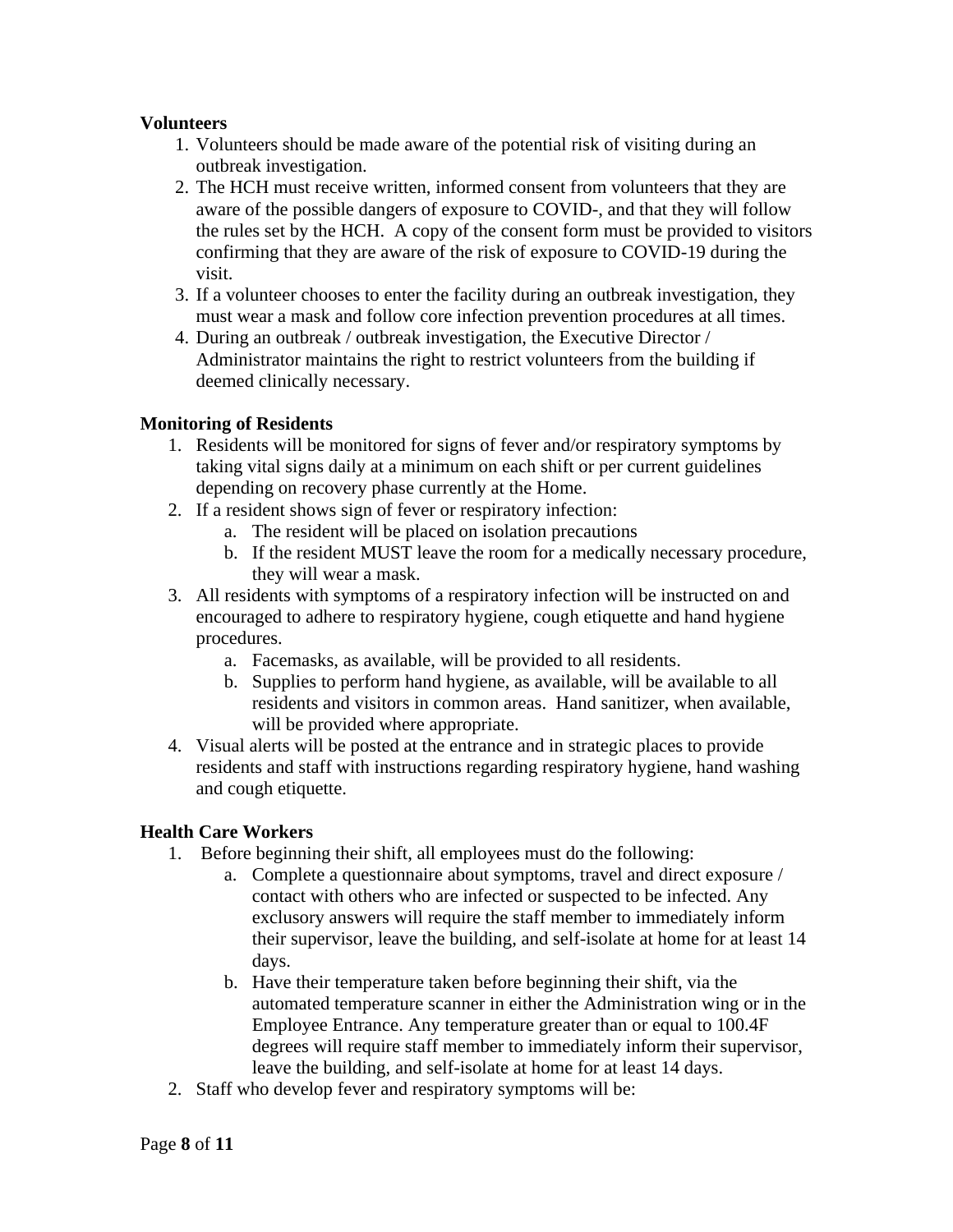- a. Instructed not to report to work, or if at work, to stop resident-care activities, and promptly notify their supervisor before leaving work.
- b. Excluded from work for at least 10 days, or if tested and show a negative test result, may return after 72 hours after fever free without medication assistance, but not sooner than 7 days after symptom onset.
- c. Those with ongoing respiratory symptoms will be considered for evaluation by the Infection Preventionist and/or designee to determine appropriateness of contact with residents but, at a minimum, will be required to wear a facemask while on duty.
- d. Note: FTE and PTE staff are encouraged to take advantage of their sick time benefits as applicable and as listed in the HCH Employee Handbook.
- 3. All employees must wear a face mask while on duty. N95 masks are to be worn by direct care givers while interacting with residents suspected and/or confirmed to have COVID-19.

# **Communal Activities, Dining, and Resident Outings**

- 1. While adhering to the core principles of COVID-19 infection prevention, communal activities and dining may occur.
- 2. Resident Outings
	- a. Residents are permitted to leave the facility as they choose.
	- b. Should a resident choose to leave the facility, they will be reminded to follow all recommended infection prevention practices including waring a mask, physical distancing, and hand hygiene.
	- c. Upon the resident's return, the HCH will take the following actions:
		- i. Screen residents upon return for signs or symptoms of COVID-19.
			- 1. If the resident or family member reports possible close contact to an individual with COVID-19 while outside the nursing home, the resident will be tested for COVID-19 regardless of vaccination status. The resident will be placed on quarantine if the resident has not been fully vaccinated.
			- 2. If the resident develops signs or symptoms of COVID-19 after the outing the resident will be tested for COVID-19 and will be placed on TBP regardless of vaccination status.
			- ii. The HCH may also opt to test unvaccinated residents without signs or symptoms if they leave the nursing home frequently or for a prolonged length of time, such as over 24 hours.
			- iii. The HCH may consider quarantining unvaccinated residents who leave the facility, if, based on an assessment of risk, uncertainty exists about their adherence or the adherence of those around them to recommended infection prevention measures.
			- iv. Residents will be monitored for signs and symptoms of COVID-19 daily.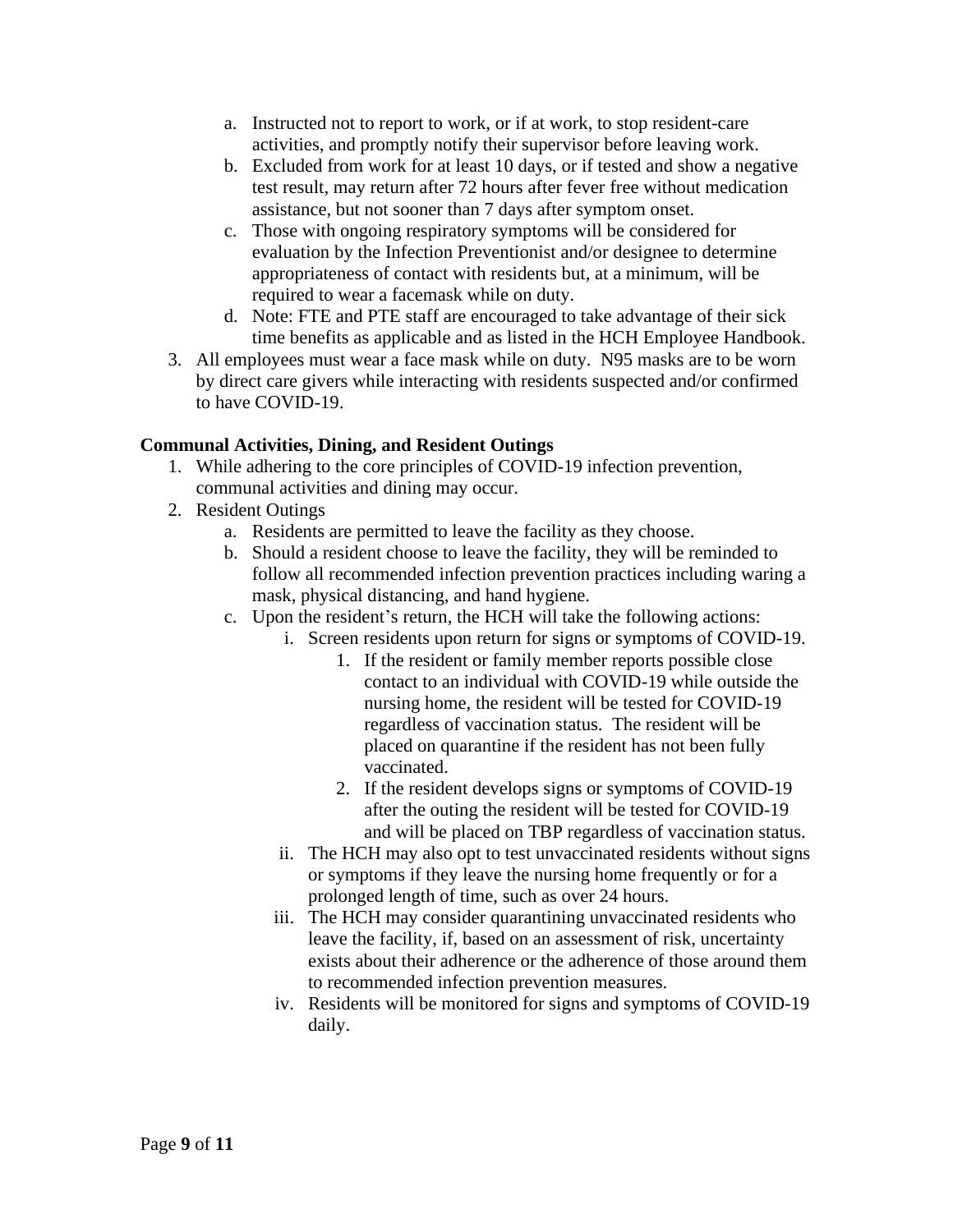# **Communication**

- 1. The IDC team will meet in person for Care Plan Meetings however family members / resident representatives will be given the option to participate either in person or via telephone conference call.
- 2. Executive Updates are provided to residents, family members, and staff by the Executive Director / Administrator via email. Additionally, updates and information are provided to residents via CCTV, weekly at "Coffee with the Administrator", and via announcements at meal times.
- 3. Information re: COVID-19 and the HCH is also posted on the HCH website: www.hchnj.org

## **Lab Testing**

- 1. During an outbreak investigation, COVID-19 facility wide testing:
	- a. of residents is performed in accordance with current regulations, and is conducted in partnership with Valley Hospital Laboratory.
	- b. of employees is performed in accordance regulations, and is conducted in partnership with local laboratories.
- 2. Testing of unvaccinated staff and residents is conducted twice weekly.
- 3. The Holland Christian Home maintains a CLIA Certificate of Waiver and may conduct point of care testing of residents and/ or employees at the facility when deemed appropriate.

### **Medical Director**

- 1. The Home employs a NJ licensed MD as a Medical Director
- 2. In the event the Medical Director is unavailable during the COVID19 outbreak period, the Home has employed the services of a licensed Nurse Practitioner.

### **Admissions**

• Admission and readmission of residents to the facility will be determined based on strict adherence to current NJDOH/CMS orders, guidance and directives on admissions/readmissions.

Date of original policy: 03/11/2020 Date of revised policy: 8-15-2020, 05/2021, 12/08/2021